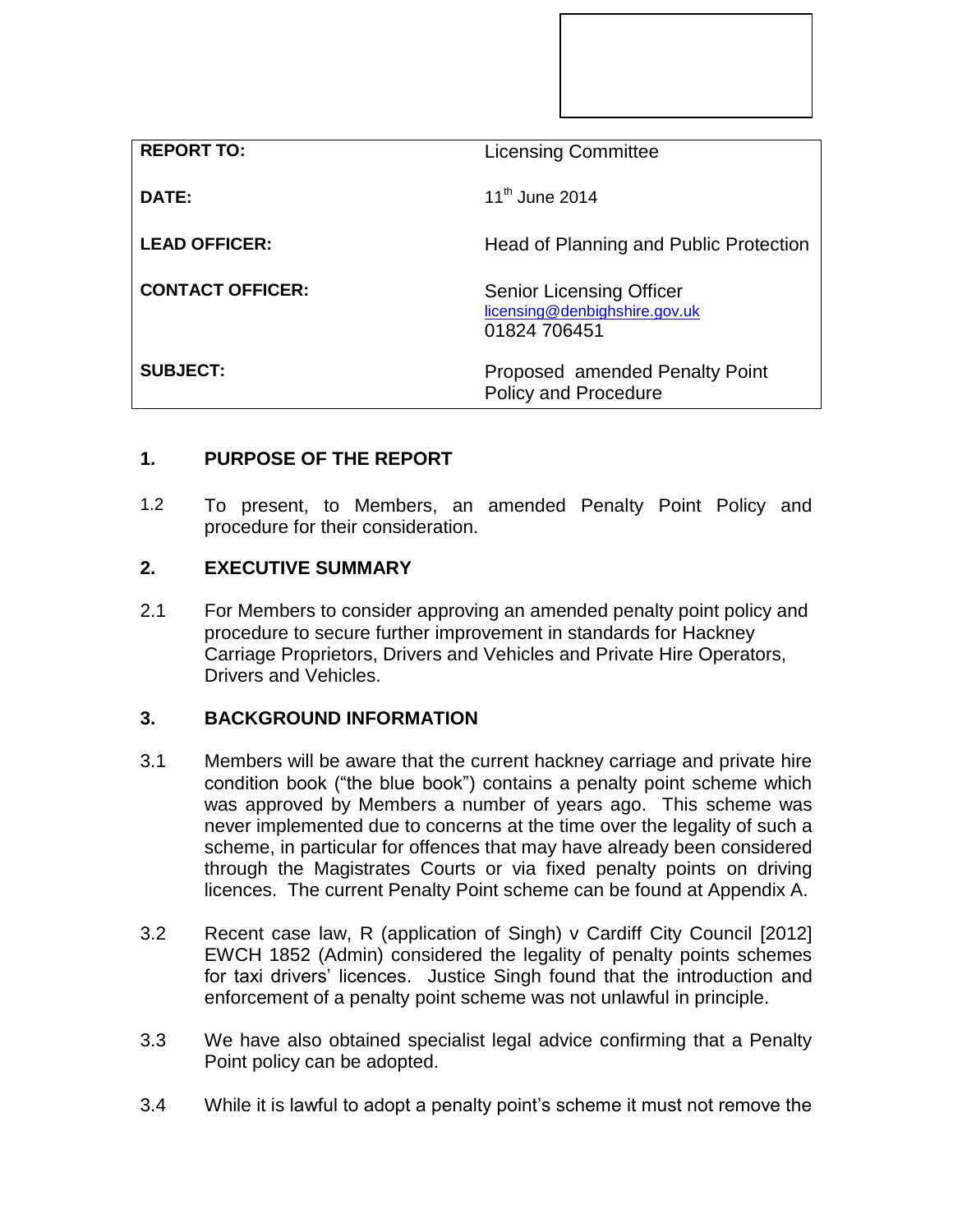authority's discretion. There should be no automatic revocation of a licence, which would leave no room for judgment or discretion. There should be an appropriate appeals process.

- 3.5 It has been the practice for authorised officer dealing with hackney carriage and private hire enforcement to deal with breaches of policy and or legislation through a graduated enforcement approach ranging from verbal advice to suspension/revocation of licence.
- 3.6 The council's key responsibility under the licensing legislation is to ensure that only "fit and proper persons" become (and remain as) licensed hackney carriage / private hire drivers or operators. This is to ensure the safety of those using these services and the public in general.
- 3.7 The Penalty Points Scheme is designed to identify those drivers, vehicle proprietors or operators who repeatedly behave in a manner which, if taken as a whole, indicates that they are not fit and proper persons to hold a licence. It is a means by which officers can identify and record both serious and also relatively low-level breaches of an unacceptable nature. The Scheme will act as a record of a licensed individual's behaviour and conduct, and will provide the Council with guidance as to whether a person is "fit and proper" to hold the relevant licence.
- 3.8 The Penalty Points Scheme is not intended to work in isolation, but rather in conjunction with other enforcement options. It provides a formalised, graduated and transparent enforcement approach. It will improve the level of compliance within the licensed trade, and help to improve the standards, safety and protection of licensed drivers. It will also support the best interests of the travelling public, safeguarding their welfare and interests.
- 3.9 The Penalty Points Scheme is intended to refer drivers/operators/proprietors back before Members of the Licensing Committee once a licence holder has reached 20 points or more, to provide the licence holder with an opportunity to put forward representations before a decision is made as to whether any further action is to be taken.
- 3.10 The proposed revised Penalty Point Policy and Procedure can be found at Appendix B.

## 4. **CONSULTATION**

4.1 Contrary to usual practice, Officers sought approval from the Head of Planning and Public Protection, to deviate from our existing Policy